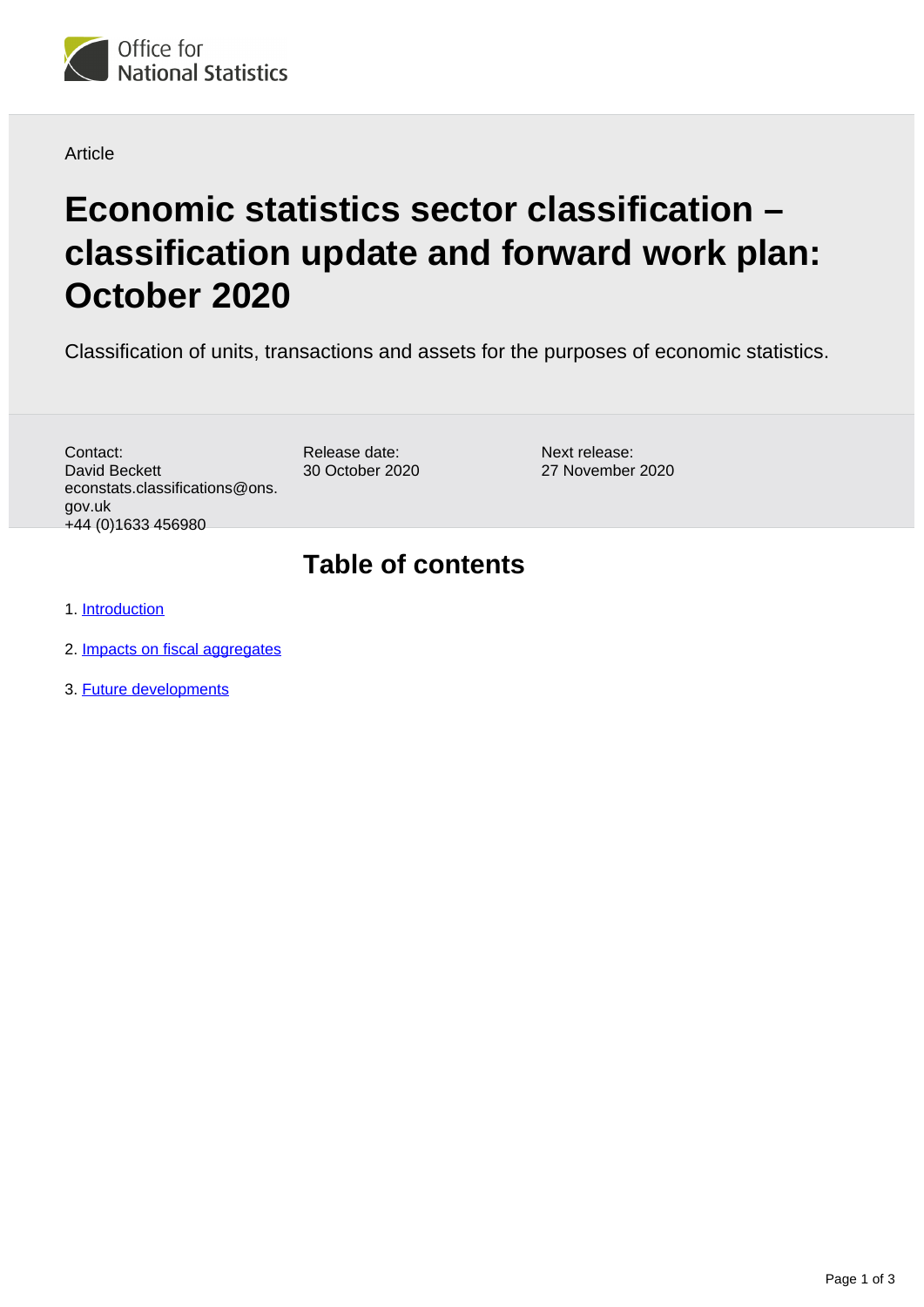# <span id="page-1-0"></span>**1 . Introduction**

Our economic statistics are produced in accordance with international rules and guidance. Central to this are the rules set forth in the European System of Accounts 2010: ESA 2010, and accompanying Manual on Government Deficit and Debt (MGDD). These include rules on classifying statistical units (organisations or bodies) and the transactions they engage in. A summary of these, and our approach to their application, can be found on our [Economic statistics classification page.](https://www.ons.gov.uk/methodology/classificationsandstandards/economicstatisticsclassifications)

[The forward work plan \(XLS, 69.1KB\)](https://www.ons.gov.uk/file?uri=/methodology/classificationsandstandards/economicstatisticsclassifications/introductiontoeconomicstatisticsclassifications/oct2020fwp.xls) sets out the units and transactions that we expect to assess and classify in the next 12 to 18 months. There is high demand for classification assessments, and at any one time we progress many active cases, with new cases often arising. These include confidential assessments of government and devolved administration policy proposals as explained in our *[classification process](https://www.ons.gov.uk/methodology/classificationsandstandards/economicstatisticsclassifications/ukeconomicstatisticssectorandtransactionclassificationstheclassificationprocess)*. We do not announce or discuss such policy proposal assessments to give policymakers the space to develop policy. At such a time that a policy is implemented we will publish a [classification decision \(XLS, 2.5MB\)](https://www.ons.gov.uk/file?uri=/methodology/classificationsandstandards/economicstatisticsclassifications/introductiontoeconomicstatisticsclassifications/pscgoct20.xls).

As such, the forward work plan does not cover all cases that will arise over the next 12 to 18 months; minor cases (with smaller statistical and policy impacts) will be assessed as resources allow. The cases scheduled in this article have been prioritised because of:

- the impact they will have on important statistics
- their importance to public policy

### **After EU withdrawal**

As the UK leaves the EU, it is important that our statistics continue to be of high quality and are internationally comparable. During the transition period, those UK statistics that align with EU practice and rules will continue to do so in the same way as before 31 January 2020. This approach also applies to the classifications process.

After the transition period, we will continue to be guided by the UK Statistics Authority's [Code of Practice for](https://www.statisticsauthority.gov.uk/code-of-practice/)  [Statistics](https://www.statisticsauthority.gov.uk/code-of-practice/) and act in accordance with internationally agreed statistical guidance and standards.

To ensure comparability with other countries, the classifications process will continue according to the existing definitions and standards until further notice, or until those standards are updated.

## <span id="page-1-1"></span>**2 . Impacts on fiscal aggregates**

Approximate potential impacts on fiscal aggregates are given in the forward work plan. The fiscal aggregates are:

- public sector net borrowing and public sector net debt for the UK
- general government consolidated gross debt and general government net borrowing for European measures

The impact described would occur only if an organisation's classification status changes from public to private sector (or the other way around), or if a new organisation is classified to the public sector. Transactional classifications can also affect the fiscal aggregates.

For indicative impacts on fiscal aggregates, the following definitions are used: